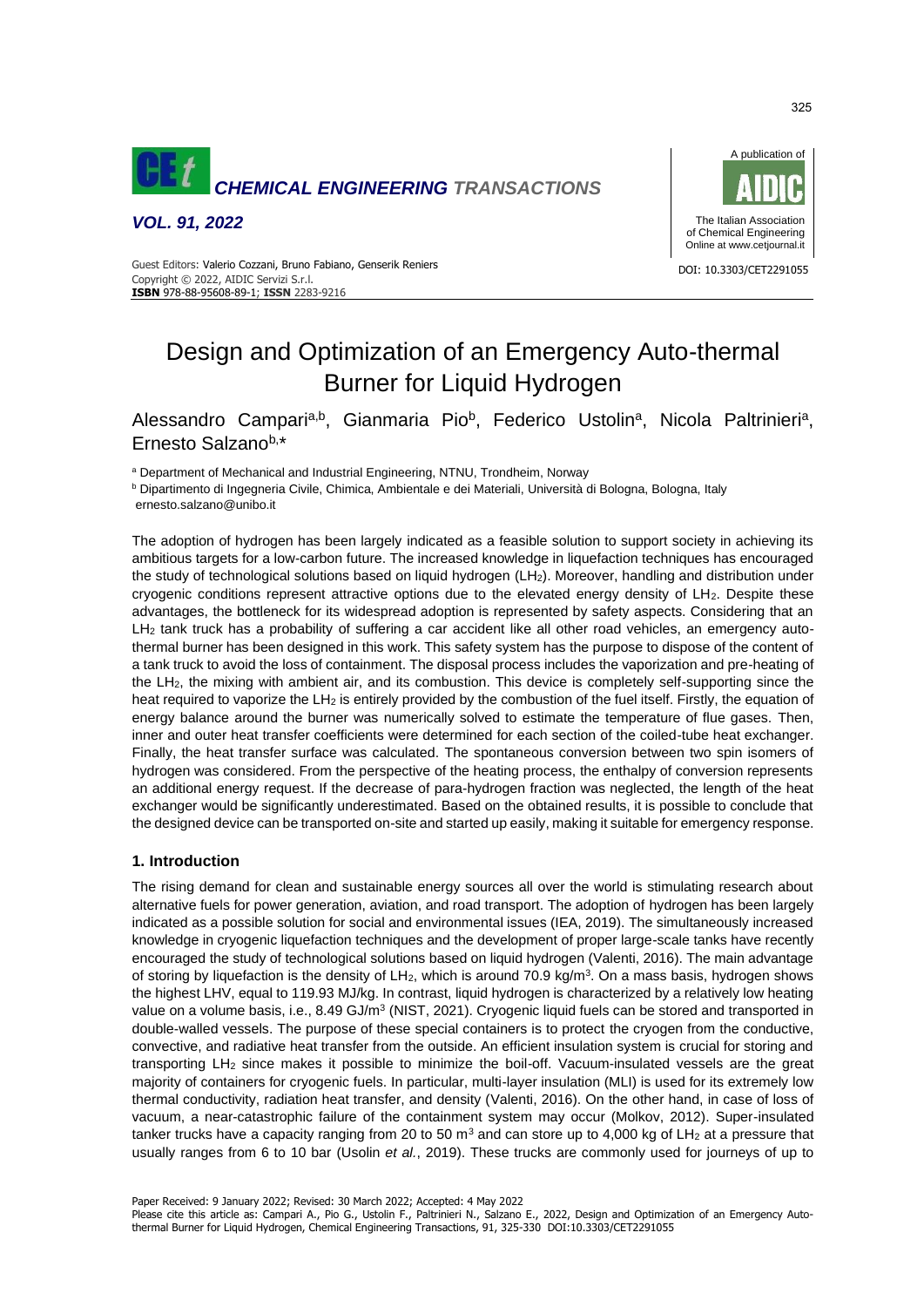4,000 km, but they are not suitable for transport above this distance as the hydrogen heats up and the pressure inside the tank tends to rise considerably (Decker, 2016). Accidental leaks of liquid hydrogen might occur after severe car accidents. Holes and fractures in the containment system may release large amounts of cryogenic fuel in the environment, that rapidly vaporizes, mixes with air, and forms a flammable mixture. Several categories of fire and explosion events, such as jet fires, pool fires, flash fires, vapor cloud explosions (VCE), and boiling liquid expanding vapor explosion (BLEVE), may occur in presence of ignition sources (Ustolin *et al.*, 2019). Moreover, a loss of integrity of the super-insulated vessel may expose personnel to direct contact with an ultralow temperature fluid. Besides the extreme temperature, the LH<sub>2</sub> has low viscosity, which enables it to penetrate through porous material very quickly. If LH<sub>2</sub> gets in direct contact with the human skin, can cause severe damages and potentially lethal injuries (Molkov, 2012). Considering that an LH<sub>2</sub> tank truck has a probability of suffering a car accident comparable with that of all other road vehicles, it is of the utmost importance to design safety devices able to guarantee an acceptable level of security during transport. The emergency auto-thermal burner designed in this work has the purpose to dispose of the content of a large-size tank truck in case of accidents that may lead to failure of the containment system and accidental release of LH<sub>2</sub> in the environment.

## **2. Emergency auto-thermal burner**

The emergency system is mainly composed of three coiled-tube heat exchangers: the economizer, the vaporizer, and the superheater. The chemical reactor upstream of the superheater represents the transition (i.e., the para-ortho conversion) taking place within the pipe. The proper amount of air is fed to the premix burner by a fan. The by-pass line allows overriding the economizer if there is no liquid phase left within the tank. After a car accident, if the containment system does not show leaks or fractures, the emergency burner should be connected to the vessel through a flange. The liquid hydrogen spilled from the vessel passes through the economizer, the vaporizer, and the superheater; all these heat exchangers are tube-shaped and directly flame heated. When the  $LH_2$  has turned to gaseous hydrogen, its temperature rises sharply, then its chemical composition tends to correspondingly change (due to the para-to-ortho conversion); in particular, the ortho-para ratio rises with increasing temperature (Milenko *et al.*, 1997). It is noteworthy that this emergency device is completely self-supporting. The heat required to vaporize the LH<sup>2</sup> is entirely provided by the combustion of the fuel itself. A simplified process flow diagram of this safety device is represented in Figure 1 below.



*Figure 1: Process flow diagram of the emergency burner for liquid hydrogen*

## **3. Methodology**

Information about the equivalence ratio of the flammable mixture, the temperature of exhaust gases, the heat transfer coefficients, and the para-to-ortho conversion are provided in the following subsections.

#### **3.1 Assumptions**

The technical characteristics of the super-insulated truck trailer have been hypothesized based on the projects of the major companies which operate in the field of cryo-liquefied gases (Decker, 2016). The volume of the vessel is the maximum currently being used for road transport of liquefied gases. The main technical specifications of the LH<sub>2</sub> tank truck are summarized in Table 1.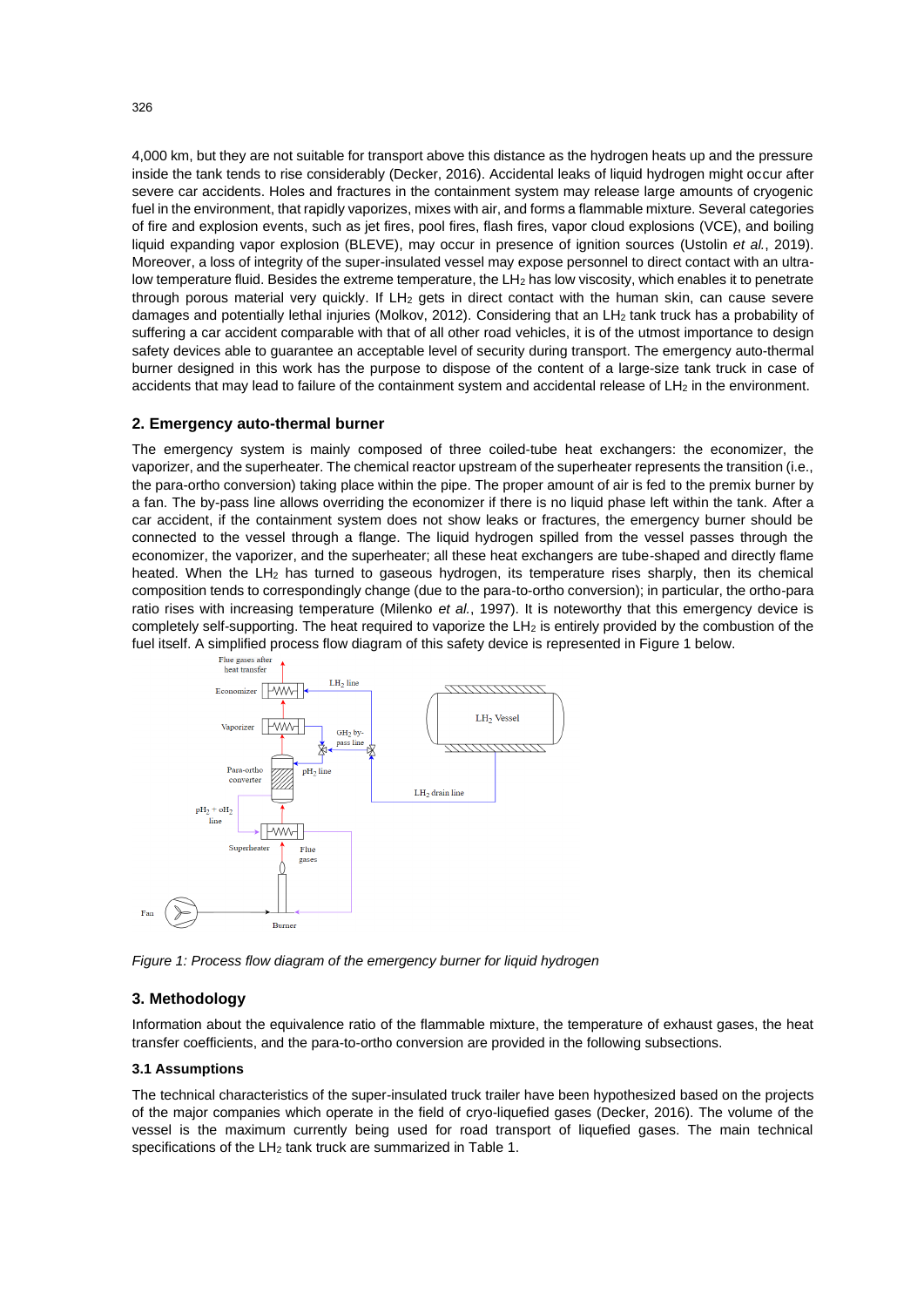*Table 1: Technical specifications of the LH<sup>2</sup> truck trailer (Decker, 2016)*

|                                | Symbols    | Set values |
|--------------------------------|------------|------------|
| Volume of the vessel $(m^3)$   | $V_{tank}$ | 50         |
| Operating pressure (bar)       | $p_{LH_2}$ | 8          |
| Operating temperature (°C)     | $T_{LH_2}$ | $-253$     |
| Mass of $LH_2$ (kg/s)          | $m_{LH_2}$ | 3,51       |
| Maximum time for discharge (h) | $t_{max}$  | 3          |

Hydrogen has a laminar burning velocity one order of magnitude higher than conventional fuels' one (Pio and Salzano, 2018). To minimize the flame instability, it is important to lower the burning velocity of hydrogen. Since the purpose of the emergency burner is to dispose of the largest amount of fuel in the shortest possible time, a feasible solution is to burn a very rich air-fuel mixture. If the equivalence ratio of a hydrogen-air mixture ranges from 7 to 8, the burning velocity is of the same order of magnitude as that of a methane-air stoichiometric mixture. In fact, at 0 °C a hydrogen-air mixture with an equivalence ratio of 7, and a methane-air mixture with an equivalence ratio of 1.1 have laminar burning velocities equal to 50 cm/s and 35.5 cm/s, respectively (Pio and Salzano, 2018).

## **3.2 Design of the burner**

Considering a rich hydrogen-air mixture ( $\varphi$  = 7), the major components of flue gases are nitrogen, hydrogen, and water. The energy balance around the burner has the following expression:

$$
\varepsilon \dot{m}_{H_2} LHV - \dot{Q}_{rad} - \dot{m}_g \int_{T_0}^{T_g} c_{p\,g}(T) \, dT + \dot{m}_{H_2} \int_{T_0}^{T_{H_2}} c_{p\,H_2}(T) \, dT + \dot{m}_a \int_{T_0}^{T_a} c_{p\,a}(T) \, dT = 0 \tag{1}
$$

where  $\varepsilon$  is the combustion efficiency,  $\dot{m}$  the mass flow (kg/s), LHV the lower heating value (kJ/kg),  $\dot{Q}_{rad}$  the radiative losses (kW),  $c_p$  the heat capacity (kJ/kg K); subscript  $H_2$  represents hydrogen, g the exhaust gases, and  $a$  the ambient air. The heat capacity of a gas can be expressed through a polynomial function of the temperature (Perry *et al*., 1997). The numerical coefficients are supplied in the Reaction Mechanism Generator (RMG) database (Green and West, 2021). Given the coefficients for each chemical species, the polynomial function can be easily integrated. The unknown exhaust gases temperature  $T_a$  is calculated through Newton-Raphson's algorithm in MATLAB. Since the energy required to preheat the liquid hydrogen, vaporize it, and superheat the GH<sub>2</sub> is entirely provided by the enthalpy of combustion of the fuel itself, the flue gases are cooled by the hydrogen which flows into the tube. The heat exchanged is given by Eq. 2:

$$
\dot{m}_{H_2} \left[ \int_{T_{LH_2}}^{T_{H_2\text{ }even}} c_{LH_2}(T) \, dT + \Delta H_{\text{eva }H_2}(T, p) + \int_{T_{H_2\text{ }even}}^{T_{H_2}} c_{p\,H_2}(T) \, dT \right] = -\dot{m}_g \int_{T_g}^{T_g} c_{p\,g}(T) \, dT \tag{2}
$$

where  $\Delta H_{eva}$  is the latent heat of vaporization (kJ/kg);  $T_{LH2}$  and  $T_{H2\;eva}$  are the storage temperatures of liquid hydrogen and its boiling point (°C), respectively;  $T_g$  and  $T_{g2}$  are the temperatures of exhaust gases before and after heat transfer (°C), respectively. Exhaust gases move vertically thanks to the natural draft; they transfer heat to the hydrogen, which flows within the coiled tube. The total heat transferred is given by three additive terms: the thermal powers exchanged within the economizer, the vaporizer, and the superheater.

*Table 2: Transferred thermal power within each section of coiled-tube heat exchanger*

| Heat exchanger           | Transferred thermal power                                                                                                                    |     |
|--------------------------|----------------------------------------------------------------------------------------------------------------------------------------------|-----|
| Economizer               | $\dot{Q}_{eco} = U_{eco} \; A_{eco} \left( T_g - T_{LH_2} \right) = \dot{m}_{H_2} \int_{T_{LH_2}}^{T_{H2\;eva}} c_{LH_2}(T) \; dT$           | (3) |
| Vaporizer<br>Superheater | $\dot{Q}_{vap} = U_{vap} A_{vap} (T_g - T_{H_2\,eva}) = \dot{m}_{H_2} \Delta H_{eva\,H_2}(T, p)$                                             | (4) |
|                          | $\dot{Q}_{\text{ss}h} = U_{\text{ss}h} A_{\text{ss}h} (T_g - T_{H_2}) = \dot{m}_{H_2} \int_{T_{H_2,\text{ev}a}}^{T_{H_2}} c_{p\,H_2}(T)\,dT$ | (5) |

where  $\dot{Q}$  is the thermal power transferred (kW), U is the overall heat transfer coefficient (kW/m<sup>2</sup> K) and A is the heat transfer surface  $(m^2)$ . Both the heat transfer surface and the overall heat transfer coefficient are unknown. Then, inner and outer heat transfer coefficients should be determined for each heat exchanger, depending on the flow regime within the pipe.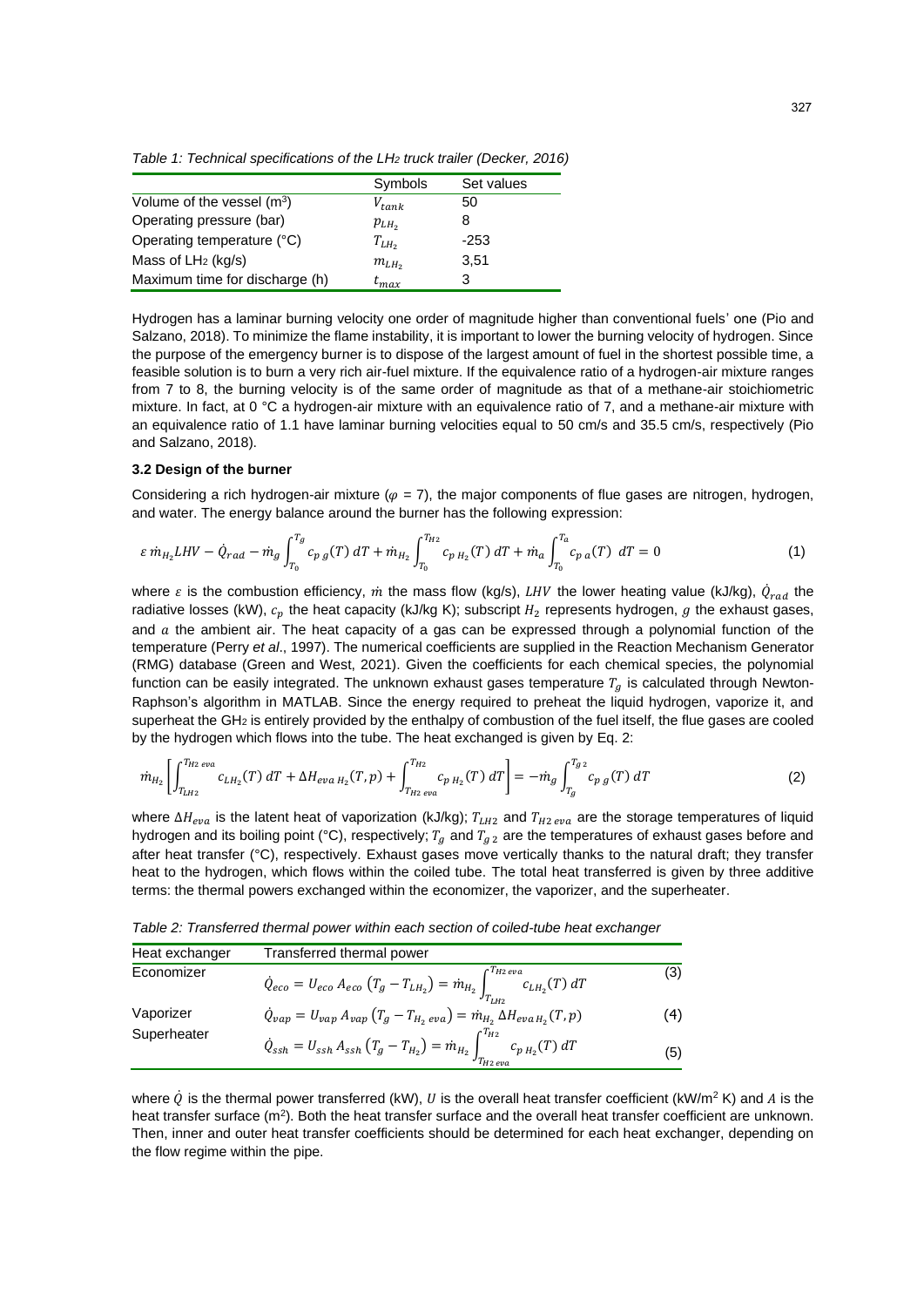Since the exhaust gases are a mixture, the thermophysical properties are calculated as a weighted average of the properties of pure compounds. The coil can be considered a circular duct with high roughness in which exhaust gases flow in a turbulent regime. The outer heat transfer coefficient is calculated through the correlation developed by Martinelli (1947), while the Darcy friction factor is determined by the correlation proposed by Von Kármán (1939):

$$
h_{ext} = \frac{Re \ Pr [(3.36 - 1.767 \ln(\varepsilon/D_{coil}))^{-2}/2]^{0.5}}{5\left\{Pr + \ln(1 + 5\ Pr) + 0.5 \ln \frac{Re [(3.36 - 1.767 \ln(\varepsilon/D_{coil}))^{-2}/2]^{0.5}}{60}\right\}} \cdot \frac{k_g}{D_{coil}} \tag{6}
$$

where Re and Pr are Reynolds and Prandtl numbers, respectively,  $\varepsilon$  is the roughness of the duct (µm),  $D_{coil}$  the coil diameter (m), and  $k_a$  the thermal conductivity of exhaust gases (W/m K).

Liquid hydrogen flowing along the economizer is a sub-cooled liquid. The heat transfer coefficient for a fully developed turbulent flow within the pipe can be estimated by the following correlation for heating (Dittus and Boelter, 1985):

$$
h_{eco} = 0.023 \, Re^{0.8} Pr^{0.4} \cdot \frac{k_{LH_2}}{D} \tag{7}
$$

where D is the pipe diameter (m) and  $k_{LH_2}$  the thermal conductivity of liquid hydrogen (W/m K).

The hydrogen enters the vaporizer as a saturated liquid. Assuming that the convective and nucleate boiling contributions are additive, the following correlation (Chen, 1966) can be used to determine the heat transfer coefficient:

$$
h_{vap} = \frac{1}{1 + 2.53 \cdot 10^{-6} [Re_L 2.35 (X_{tt}^{-1} + 0.213)^{0.736}]^{1.17}} \cdot h_{nb} + 2.35 (X_{tt}^{-1} + 0.213)^{0.736} \cdot h_{eco}
$$
(8)

where  $Re_L$  is the Reynolds number for liquid-phase only,  $X_{tt}$  the Lockhart-Martinelli parameter, and  $h_{nb}$  the nucleate boiling heat transfer coefficient  $W/m^2$  K), calculated through the correlation proposed by Forster and Zuber (1955).

The sharp increase in hydrogen temperature taking place within the superheater leads to a variation of its thermophysical properties. In addition, it is important to consider the variable concentration of para- and orthohydrogen along the tube. All the thermophysical properties can be determined as an average of the properties of the pure fluids, weighted on the ortho-hydrogen fraction. The heat transfer coefficient is calculated by the correlation proposed by Gnielinsky (1976), while the friction factor is calculated by the Colebrook one (Brkić, 2011):

$$
h_{\rm ssh} = \frac{\left[ (0.782 \ln(Re) - 1.51)^{-2} / 8 \right] (Re - 1000) Pr}{1 + 12.7 \sqrt{(0.782 \ln(Re) - 1.51)^{-2} / 8} (Pr^{2/3} - 1)} \cdot \frac{k_{H_2}}{D}
$$
(9)

The equilibrium concentration of para- and ortho-hydrogen is a function of the temperature: at the liquefaction temperature, almost all the hydrogen is in para-form, while at the ambient temperature it shows a 3:1 ortho-topara ratio. Therefore, a spontaneous para-ortho conversion occurs along the pipe. From the perspective of the heating process, the enthalpy of conversion of this endothermic reaction is an additional heating load. The conversion rate is calculated through a second-order rate equation (Milenko *et al*., 1997):

$$
\frac{dc_{oH_2}}{dt} = k_{p \to o} \cdot c_{oH_2} \cdot (1 - c_{oH_2}) - k_{o \to p} \cdot c_{oH_2}^2 \tag{10}
$$

where  $k_{p\to o}$  and  $k_{o\to p}$  are the conversion constants of the direct and reverse reaction, respectively, and  $c_{oH_2}$  is the concentration of ortho-hydrogen.

The conversion constant of the ortho-para transformation is given by (Milenko *et al*., 1997):

$$
k_{o \to p} = (18.2 + 1.6) \cdot T^{0.56 \pm 0.02} \cdot \rho + 5 \cdot 10^4 \cdot [0.77 + 0.03 + (921 + 91) \cdot T^{-2.5 \pm 0.2}] \cdot \rho^{3.6}
$$
 (11)

where T is the hydrogen temperature (K) and  $\rho$  is the density (g/cm<sup>3</sup>).

The difference in hydrogen internal energy between the inlet and outlet of the pipe shall be equal to the heat transferred from exhaust gases to the cryogenic fuel. The heat transfer surface is unknown. Setting the diameter of the pipe, the length is calculated through the following differential equation:

$$
\frac{d l_{pipe}}{dT} = \frac{2}{\pi D} \cdot \frac{\dot{m}_{H_2} c_{p H_2}(T)}{U(T)} \cdot \frac{1}{T_g - T}
$$
\n(12)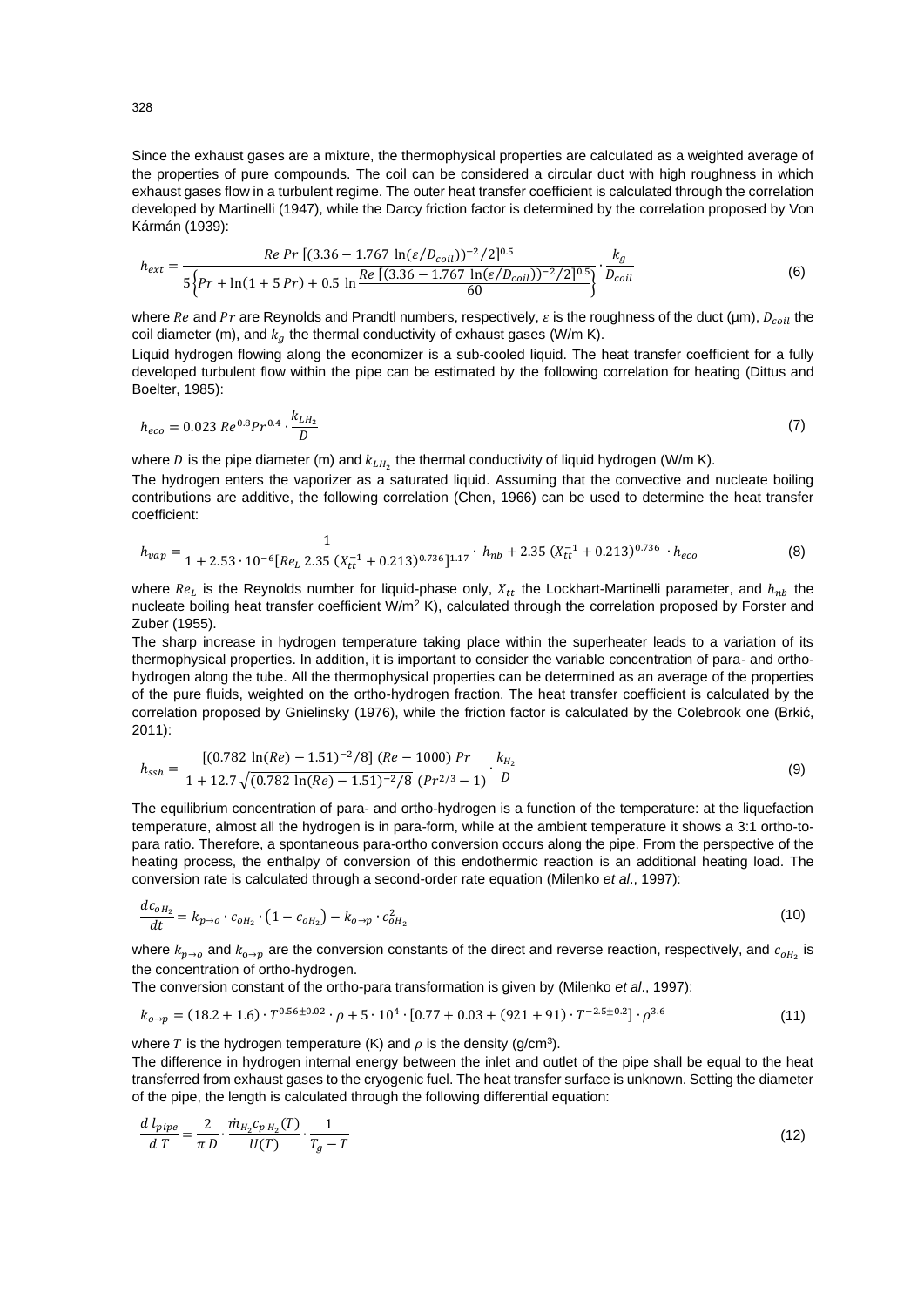This equation can be used for the stretches of pipe where sensible heat is transferred. However, hydrogen does not vary its temperature into the vaporizer but gradually increases the vapor fraction. Hence, Eq. 13 can be integrated with respect to the variable  $x$ , i.e., the vapor fraction (kg<sub>vap</sub>/kg):

$$
\frac{d l_{pipe}}{d x} = \frac{2}{\pi D} \cdot \frac{\dot{m}_{H_2} \Delta H_{eva\,H_2}}{U(x)} \cdot \frac{1}{T_g - T_{H_2\,eva}}\tag{13}
$$

The equations above were solved through the Runge-Kutta fourth-order method.

## **4. Results and discussion**

Temperatures of combustion products before and after heat transfer with cryogenic hydrogen are represented as functions of equivalence ratio in Figure 2.



*Figure 2: Temperature of exhaust gases before and after heat transfer as functions of equivalence ratio*

For a stoichiometric mixture, the calculated adiabatic flame temperature is 2254 °C; this result matches with experimental data for the combustion of hydrogen in air (Molkov, 2012). The decrease in temperature of flue gases after heat transfer with hydrogen becomes more significant for the higher equivalence ratios. In fact, the greater  $\varphi$  is, the greater becomes the flow rate of hydrogen that must be heated up to near-ambient temperature. Radiative losses tend to reduce the temperature of exhaust gases, consequently increasing the total length of the pipe. In Figure 3 (a) the heat transfer coefficient within the vaporizer is represented as a function of the vapor fraction, while Figure 3 (b) shows the heat transfer coefficient into the superheater as a function of temperature.



*Figure 3: Inner heat transfer coefficients within the vaporizer (a) and the superheater (b)*

At the evaporation temperature, the boiling regime onsets within the vaporizer, and the heat transfer coefficient rises sharply. As the vapor fraction increases, the heat transferred tends to enhance gradually and then falls abruptly when the boiling regime ends. During the vaporization, the temperature difference between the pipe wall and the boiling hydrogen remains almost constant (approximately 6.5 °C); the resulting wall temperature is ultra-low since the inner heat transfer coefficient is dramatically greater than the outer. The gaseous hydrogen temperature varies from −250.9 °C to 0 °C through the superheater. All the thermophysical properties of the fluid vary sharply with temperature; moreover, its chemical composition is not constant since the fraction of ortho-hydrogen increases as the fuel approaches the outlet of the pipe. The minimum heat transfer coefficient can be observed for a temperature around −240 °C; within the range −240 ÷ −100 °C, it rises to 2530 W/m<sup>2</sup> K.